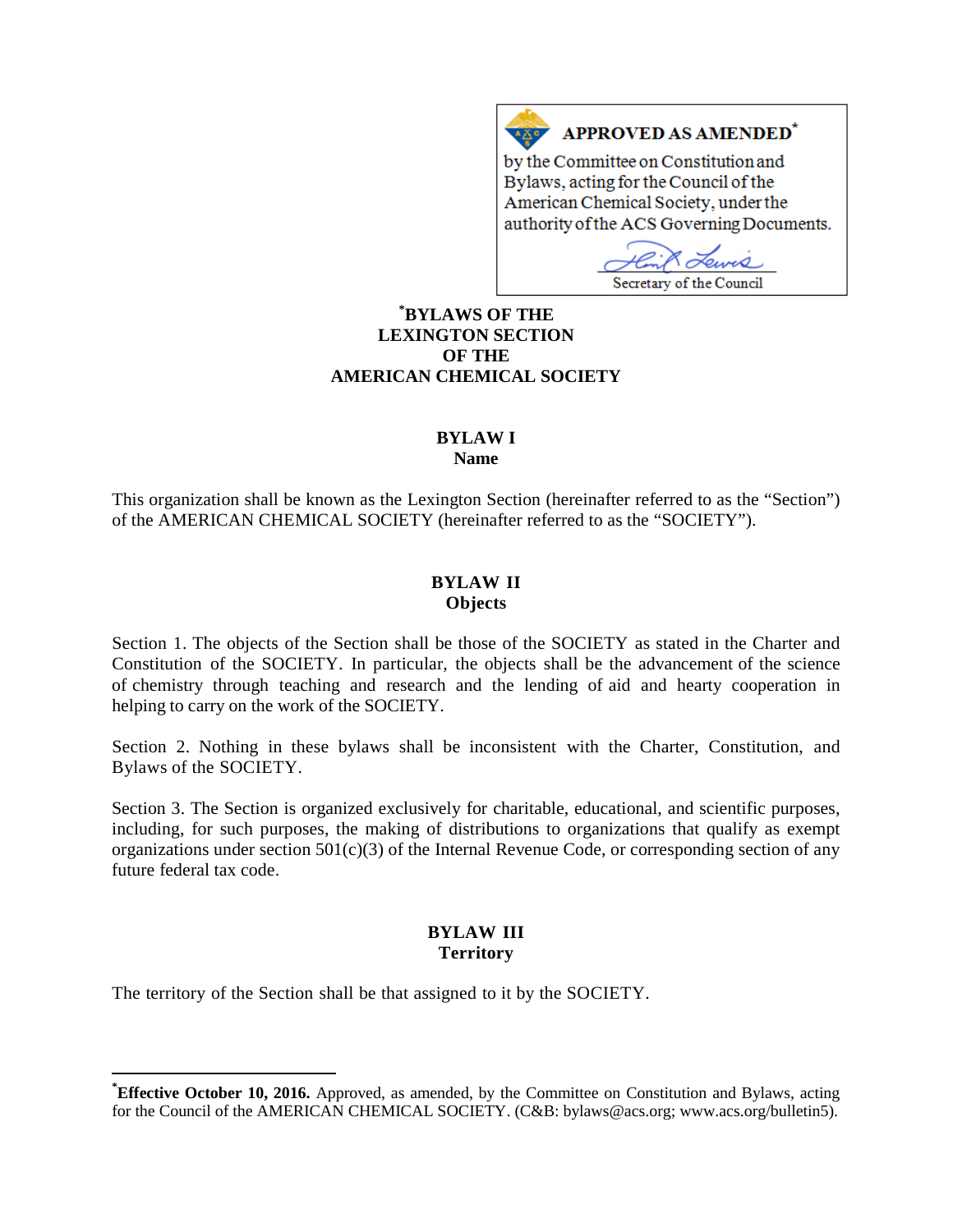# **BYLAW IV Members and Affiliates**

Section 1. The rolls of the Section shall include those MEMBERS and STUDENT MEMBERS (hereinafter collectively referred to as "members") and Society Affiliates of the SOCIETY residing within the territory of the Section provided that any exceptions to this rule shall be made in conformity with the Constitution and Bylaws of the SOCIETY.

Section 2. STUDENT MEMBERS shall be entitled to all privileges of membership except that of holding an elective position of the SOCIETY. STUDENT MEMBERS may not serve as Councilors, Alternate Councilors, or Temporary Substitute Councilors, but they may be appointed as committee chairs and they may hold an elective position of the Section as noted elsewhere in these bylaws.

Section 3. The Section may have Local Section Affiliates as authorized in the Constitution and Bylaws of the SOCIETY. A Local Section Affiliate shall retain affiliate status only so long as payment is made of Local Section Affiliate dues of not less than two dollars (\$2.00) per annum.

Section 4. Neither a Society Affiliate nor a Local Section Affiliate may vote for or hold an elective position or vote on Articles of Incorporation or bylaws of the Section. A Society Affiliate may not serve as a voting member of the Executive Committee; a Local Section Affiliate may not serve as a member of the Executive Committee. Society Affiliates may be appointed as committee chairs.

Section 5. Members and affiliates shall have such rights and privileges as are accorded them by the Constitution and Bylaws of the SOCIETY and these bylaws.

### **BYLAW V**

# **Officers, Executive Committee, and Councilors**

Section 1. The officers of the Section shall be members of the SOCIETY and the Section and shall consist of the Chair, Chair-Elect, Vice-Chair, Secretary, Treasurer, and the Immediate Past Chair. The Secretary and Treasurer positions may be held by the same person.

Section 2. The Executive Committee shall be the governing body of the Section and as such shall have full power to conduct, manage, and direct the business and affairs of the Section in accordance with the Constitution and Bylaws of the SOCIETY and these bylaws. The Executive Committee shall consist of the officers of the Section, the Councilors, Alternate Councilors, and the chair of the Nomination Committee.

Section 3. Elected officers of the Section shall serve for a term of one year beginning on January 1 or until their successors are elected. At the end of the Chair-Elect's term of office, the Chair-Elect shall succeed to the office of Chair. With the exception of the Chair and Chair-Elect, the incumbent of any position is eligible for reelection.

Section 4. The duties of the officers shall be such as usually pertain to their offices, together with those required by these bylaws and by the Constitution and Bylaws of the SOCIETY, and such other duties as may be assigned to them from time to time by the Executive Committee.

a. The duties of the Chair shall be to preside at meetings of the Executive Committee, to carry into effect the decisions and recommendations of that Committee, to preside at meetings of the Section to conduct governance business, to appoint all committee chairs and committee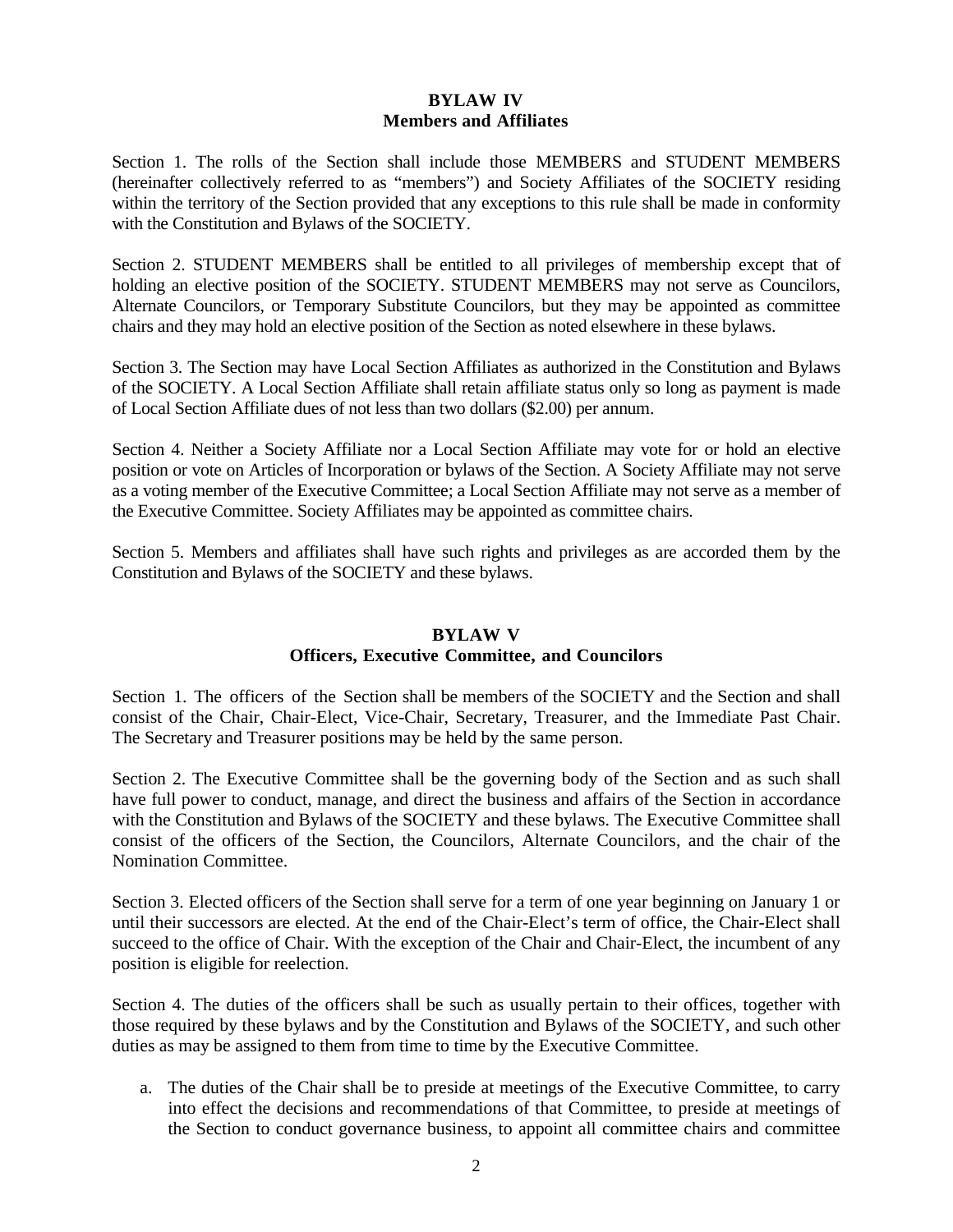members except as stated elsewhere in these bylaws, and to carry out the duties required by the Constitution and Bylaws of the SOCIETY.

- b. The duties of the Chair-Elect shall be to assist the Chair with the direction and management of the Section. In the absence of the Chair, the duties of the office shall devolve upon the Chair-Elect.
- c. The duties of the Vice-Chair shall be to assist the Chair-Elect with the direction and management of the Section. In the absence of the Chair and Chair-Elect, the duties of the office shall devolve upon the Vice-Chair.
- d. The duties of the Secretary shall be to keep a record of the minutes of the meetings of the Section and of the Executive Committee, to maintain a list of members and affiliates, to send to members and affiliates such notices as the business of the Section may require, to submit a report to the Section at its annual meeting, and to carry out the duties required by the Constitution and Bylaws of the SOCIETY and elsewhere in these bylaws. The Secretary shall preside over meetings in the absence of both the Chair and Chair-Elect.
- e. The Treasurer shall have charge of the funds of the Section, keep an accurate record of all receipts and disbursements, receive dues, and make those disbursements approved by the Executive Committee. The Treasurer shall render an account of all transactions and of the financial condition of the Section to the Executive Committee at times set by the Committee, and shall submit such reports as are required by the Constitution and Bylaws of the SOCIETY.

Section 5. Vacancies

- a. In the event of a vacancy in the office of Chair, the Chair-Elect shall assume the duties of Chair for the remainder of the term. In such case, the Chair-Elect moving into the position of Chair shall also hold that position during the normal term as Chair as part of the leadership transition.
- b. All other vacancies, except for Councilors and Alternate Councilors, shall be filled by majority vote of the Executive Committee through interim appointment for the period up to the next annual election. At that time, the procedures for election as outlined in the bylaws of the Section shall be followed.
- c. An interim appointee to the vacated office of Chair-Elect shall not automatically succeed to the office of Chair. At the next election, both a Chair and a Chair-Elect shall be elected.

Section 6. Councilors, Alternate Councilors, and Temporary Substitute Councilors

a. The Section shall have Councilors and Alternate Councilors as provided in the Constitution and Bylaws of the SOCIETY. The Section's Councilors and Alternate Councilors shall carry out those duties assigned to them by the Constitution and Bylaws of the SOCIETY. In particular, the Councilors (or Alternate Councilors or Temporary Substitute Councilor if so designated to serve in place of the Councilor for a particular meeting), shall attend meetings of the Council of the SOCIETY and represent the Section at such meetings.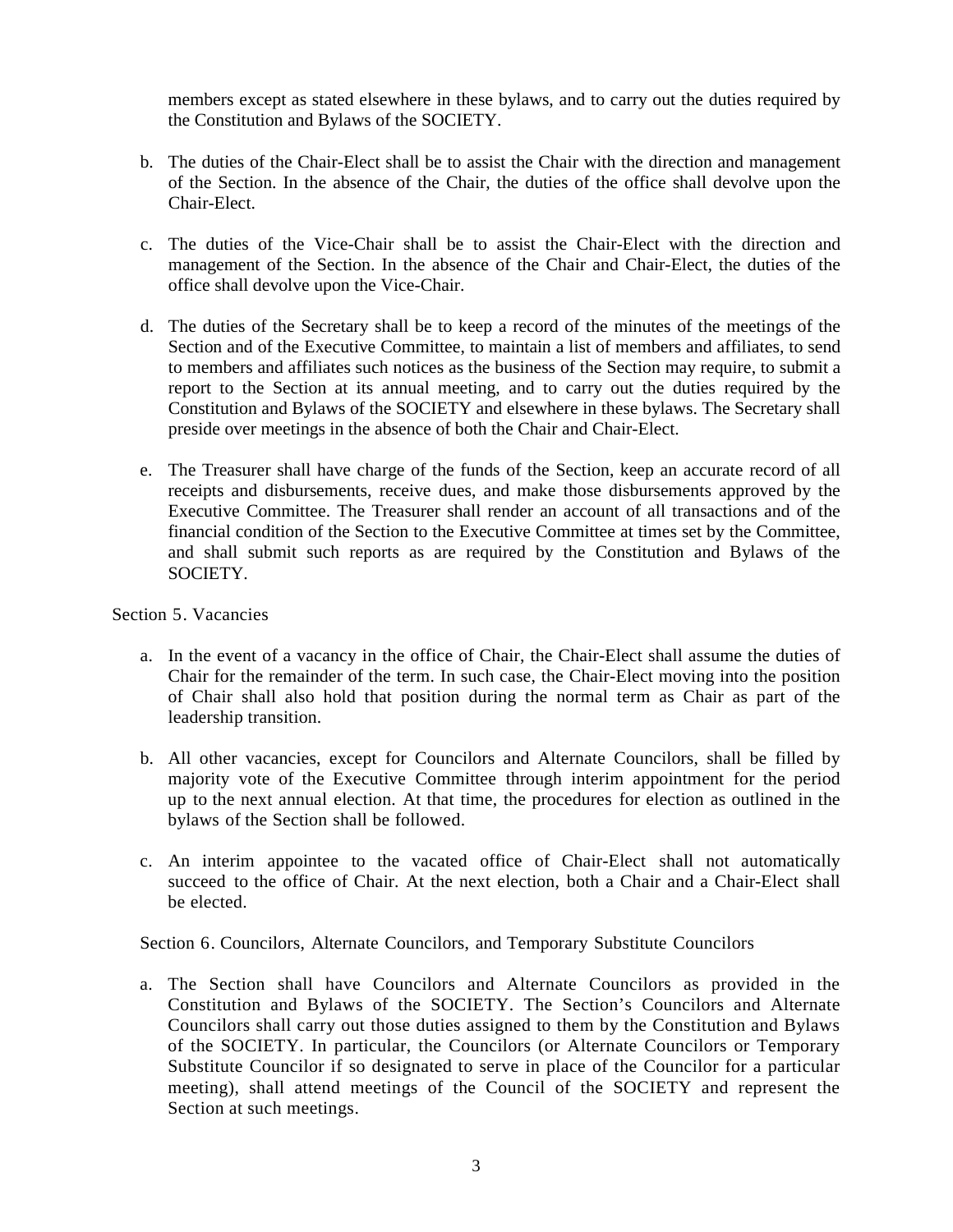- b. Councilors and Alternate Councilors shall be elected by ballot from among the MEMBERS for three-year terms beginning January 1. Reelection is permissible. Councilors shall be elected in separate years, whenever possible, to provide for a rotation of terms in accordance with the Constitution of the SOCIETY. A partial term of one or two years shall be used whenever necessary to establish or to restore rotation of three-year terms provided that the Councilor and/or Alternate Councilor agree to the partial term before the election.
- c. In the event that a Councilor is unable to attend a specified meeting of the Council of the SOCIETY, the Chair of the Section shall appoint one of the Alternate Councilors to serve as Councilor at the specified meeting. Such appointment of an Alternate Councilor shall be for only one meeting.
- d. If every Councilor and Alternate Councilor of the Section will be absent from a Council meeting, thus leaving the Section without representation at such meeting, the Executive Committee may designate one MEMBER of the Section as a Temporary Substitute Councilor in accordance with the Bylaws of the SOCIETY.
- e. The Executive Committee shall designate one or more Councilors to be disqualified under the SOCIETY's Bylaw provisions for reallocation of Councilors among the Sections.
- f. Any vacancy in the position of Councilor or Alternate Councilor shall be filled for the remainder of the unexpired term at the time of the next annual election. The vacancy may be filled until the next annual election by appointment by the Executive Committee.

#### **BYLAW VI Manner of Election**

Section 1. The election of officers shall be conducted either by a ballot distributed to the members of the Section in accordance with the Bylaws of the SOCIETY or at a regular meeting of the Section provided there is a quorum present as described elsewhere in these bylaws. Councilors and Alternate Councilors shall be elected by a ballot distributed to all members of the Section; affiliates may not vote for officers, Councilors, and Alternate Councilors.

Section 2. In September of each year, the Nomination Committee shall report to the membership its nominations for each office to be filled. Prior to October 15, any member of the Section may, in writing or from the floor at a meeting, nominate additional candidates for office, provided that they are members of the Section as required elsewhere in these bylaws, if the nomination is seconded by another member. Nominations so made shall be equally valid as those from the Nomination Committee. All candidates nominated shall have indicated willingness to serve if elected.

Section 3. When a ballot is used, the candidates for each office and for Councilor(s)/Alternate Councilor(s) shall be listed in an order to be selected by lot on a ballot to be distributed to each member of the Section by November 1. The ballot shall provide for a write-in candidate for each position to be filled. A paper ballot shall be provided to any member who requests it.

Section 4. The ballots shall be tabulated and validated not later than November 15. Except as noted below, the candidate for each position receiving the largest number of votes shall be declared elected.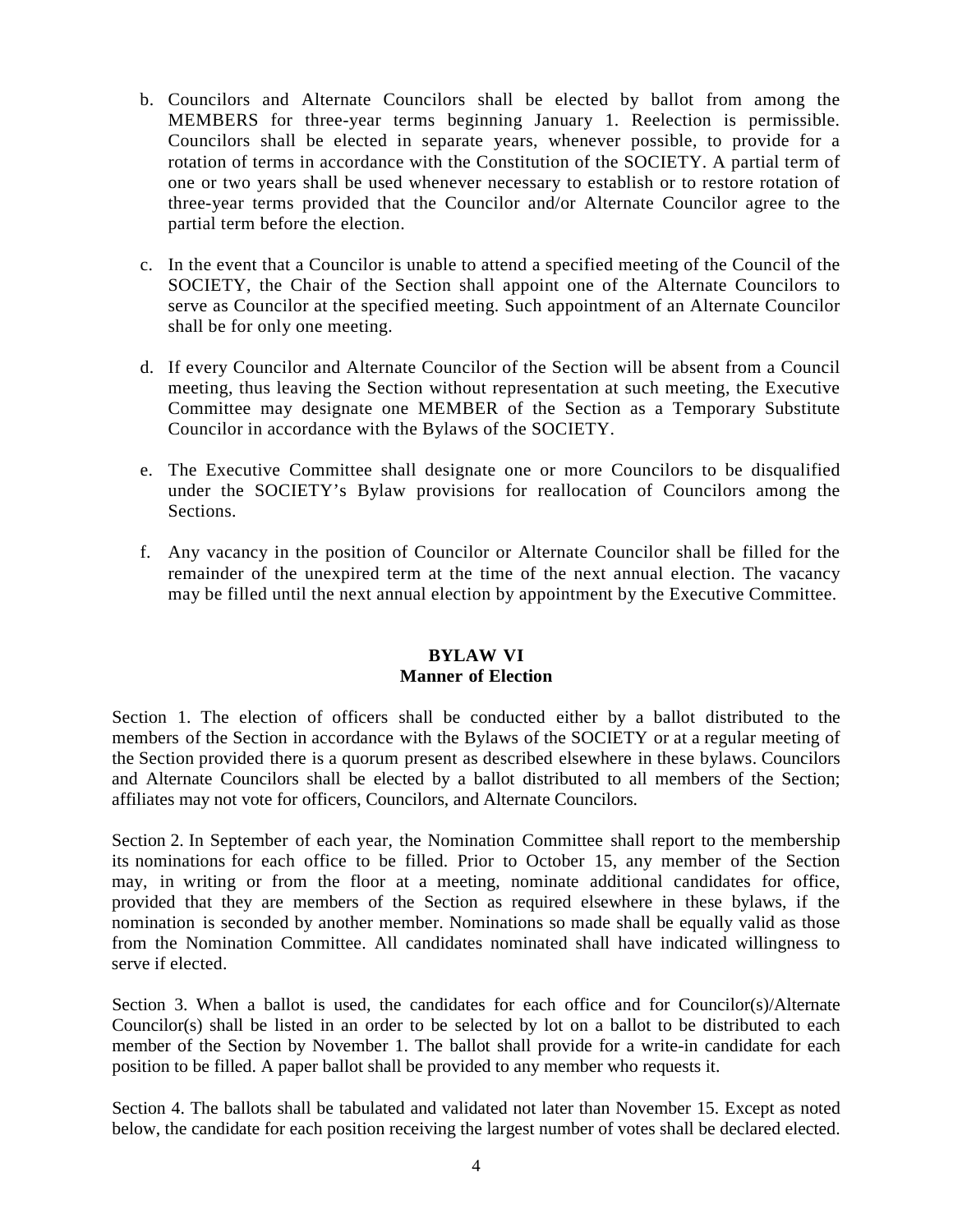The Executive Committee may decide that for Councilor(s), the candidate(s) who receive the majority of votes shall be declared elected as Councilor(s); the candidate(s) who get the next largest number of votes shall be declared elected as Alternate Councilor(s). In case of a tie vote for any position, the Executive Committee, by ballot, shall elect from among the candidates who share the tie vote; the candidate receiving the largest number of votes shall be declared elected.

Section 5. The results shall be announced by the Section Chair or his or her designee as soon as possible after the election, and also published in the Section's newsletter and/or on the Section's website soon thereafter. The results shall be certified to the Executive Director of the SOCIETY not later than December 1.

Section 6. In accordance with the SOCIETY's Bylaws, balloting procedures should ensure fair balloting that is open to all eligible members, protection against fraudulent balloting, and the timely reporting and archiving of balloting results.

# **BYLAW VII Recall of Elected Officials**

Section 1. The elected officials of the Section (officers and elected Executive Committee members, except not Councilors and Alternate Councilors) are subject to recall for neglect of duties or conduct injurious to the SOCIETY. Recall procedures are not applicable to Councilors and Alternate Councilors.

Section 2. The recall of an official shall be initiated when a signed petition, indicating in writing the specific charges and reasonable substantiating evidence, is submitted to the Chair from at least five members of the Section. In the event the Chair is the official in question, the Chair-Elect shall receive the petition and shall assume the duties of the Chair with respect to this issue until the issue is resolved.

Section 3. The Chair shall, without delay, determine that the petitioners are aware of the gravity of their actions and the procedures to be followed. The Chair shall seek an alternate resolution to the problem and a withdrawal of the petition at this time. In the absence of a resolution to the problem, the Chair shall notify the members of the Executive Committee and call a special meeting within thirty days.

- a. The Executive Committee shall promptly continue the recall process or dismiss the petition as ill-founded or find an alternate resolution to the problem. The Chair shall promptly inform the petitioners and the official of the decision of the Executive Committee. If no contact with the official can be made after a reasonable effort, the Executive Committee may remove the official in question with a two-thirds (2/3) vote of the remaining members.
- b. If the proceedings continue:
	- (1) The Chair shall assign the duties of the official to another qualified member of the Section until the issue is resolved.
	- (2) The official shall be offered an opportunity to answer the allegations in the petition before the Executive Committee. A certified letter shall be sent to the last known address on the official SOCIETY membership roll. Upon notification, the official shall have thirty days to make a written response to the allegations.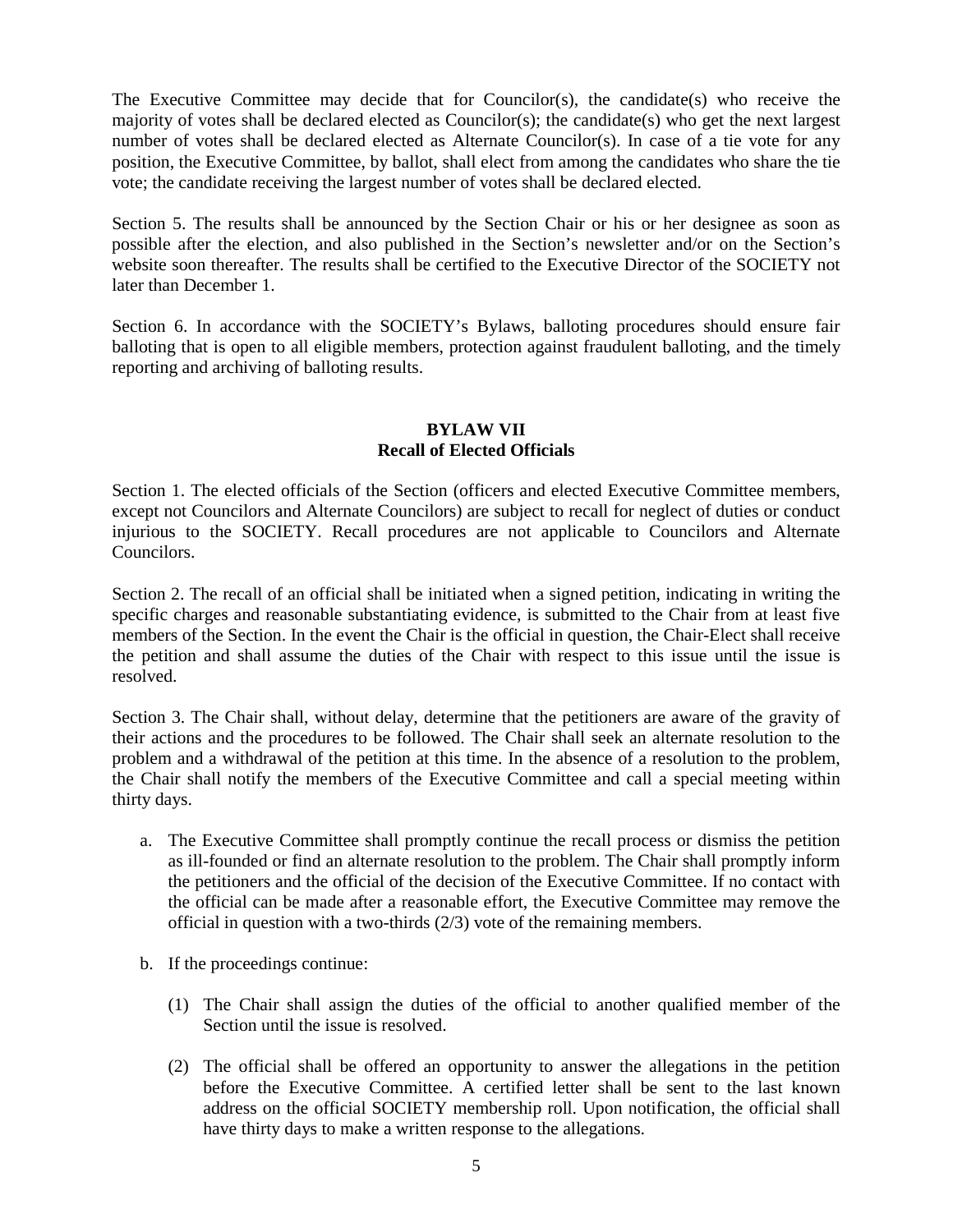- (3) The Executive Committee shall decide whether or not to proceed after studying the official's response. The Chair shall inform the official and the petitioners of the decision of the Executive Committee. If the Executive Committee decides that the proceedings shall continue, the official shall choose one of the following options:
	- (a) The official may resign.
	- (b) The official may request a recall vote. Section members shall be informed, through brief written statements prepared by the Executive Committee and the official, of the issues involved with the recall vote. Both statements shall be distributed to the members with the ballot. A paper ballot shall be provided to any member who requests it. At least two-thirds (2/3) of votes cast shall be required for the official to be removed from office. The membership shall be informed of the results of the recall vote.
	- (c) The official may request a hearing and a recall vote by the remaining members of the Executive Committee. At least two-thirds (2/3) vote of the remaining members of the Executive Committee shall be required to recall the official.
	- (d) The official may choose not to respond and thus forfeit the position.

Section 4. The vacancy provisions of these bylaws shall be used to fill a vacancy caused by a recall process. The Executive Director of the SOCIETY shall be informed of the recall and the filling of the vacancy.

# **BYLAW VIII Committees**

Section 1. The Executive Committee shall establish committees as necessary for the proper operation of the Section. All committee members shall be members and/or affiliates of the SOCIETY and the Section.

Section 2. The Section shall have the following standing committees: Membership and Nomination.

#### **BYLAW IX Meetings**

Section 1. The Executive Committee shall designate the times and places of the Section's meetings as it finds necessary or desirable for the proper functioning of the Section. The Section shall hold at least one meeting annually to conduct governance business; however, this requirement may be modified by the Executive Committee.

Section 2. The Executive Committee shall set the order of business for meetings of the Section to conduct governance business. The order of business may be suspended by a majority vote of the members present.

Section 3. The Section may hold special meetings to conduct governance business upon the written request of a majority of the Executive Committee or upon the written request of 10 members of the Section. To be valid, such request shall be received by the Secretary at least ten days before the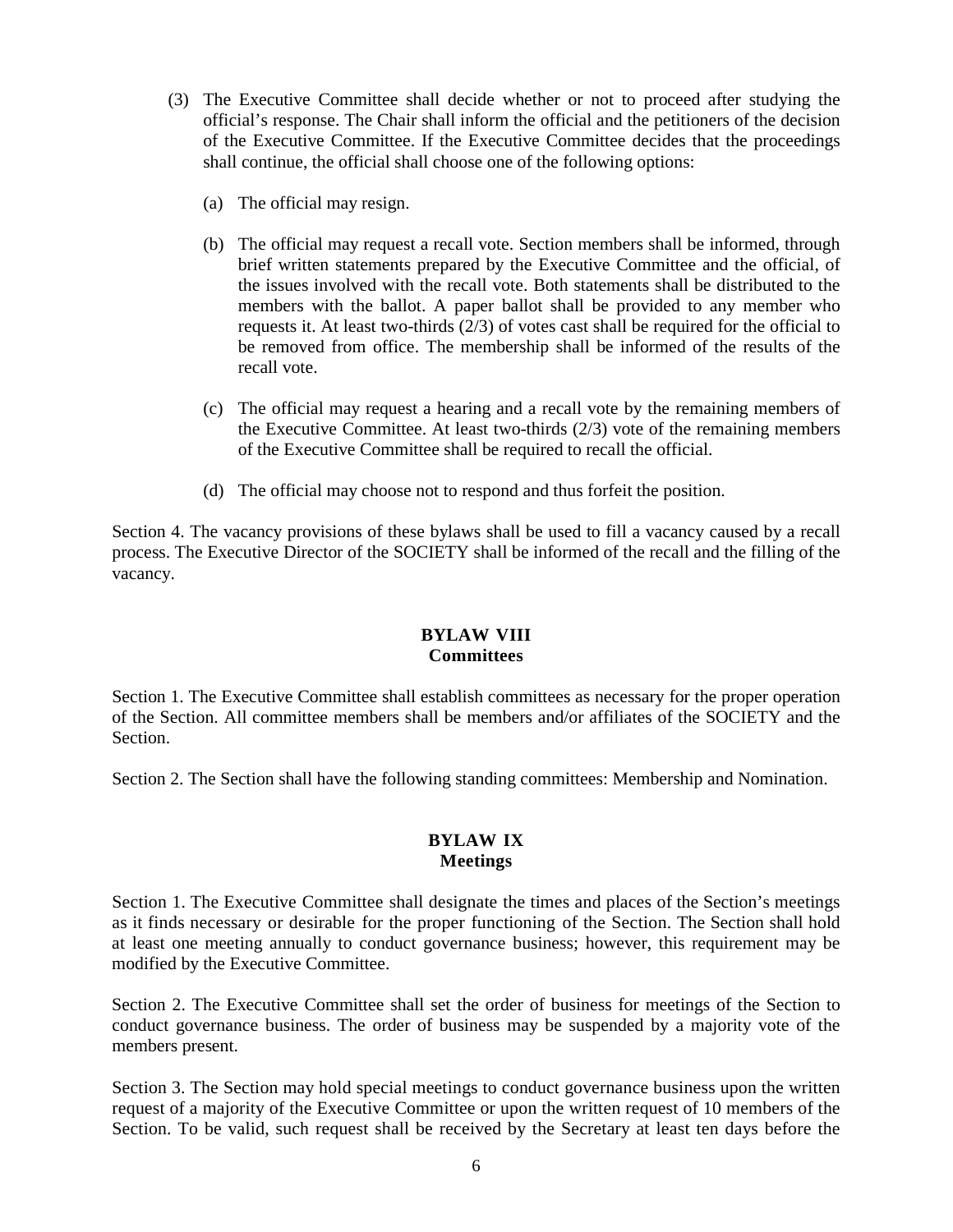date requested for the meeting and shall state the exact nature of the business to be transacted. No other business shall transpire at such meetings.

Section 4. Meetings of the Executive Committee and meetings of the Section to conduct governance business, with the approval of the Executive Committee, may be held by means of electronic communications technology that permits those in attendance to read or hear the proceedings substantially concurrently with their occurrence, to vote on matters submitted, to pose questions, and to make comments.

Section 5. The Executive Committee shall meet upon due notice either at the call of the Chair or upon request of a majority of its members. A quorum for an Executive Committee meeting shall consist of a majority of the voting members of the Committee. In the absence of a quorum, called meetings of the Executive Committee shall adjourn to a specific date.

Section 6. Due notice of the Section's meetings, not including committee meetings, shall be sent to each member and affiliate of the Section. A quorum for the transaction of governance business at such a Section meeting shall consist of 10 members of the Section. No governance business shall be conducted in the absence of a quorum.

Section 7. The fee for registration at any special meeting shall be decided by the Executive Committee in accordance with the Constitution of the SOCIETY.

Section 8. The most recent edition of *Robert's Rules of Order Newly Revised* shall be the parliamentary authority for all matters not covered in these bylaws or in the SOCIETY's documents.

### **BYLAW X Finances**

Section 1.

- a. Members of the Section may be assessed voluntary Local Section dues in an amount set by the Executive Committee. The Executive Committee shall have the option to waive or discount dues for STUDENT MEMBERS and for others as provided in the SOCIETY's Bylaws for waived or discounted dues.
- b. Society Affiliates shall be assessed annual dues in an amount set by the Executive Committee.
- c. The annual dues of Local Section Affiliates shall be determined by the Executive Committee in accordance with the Constitution and Bylaws of the SOCIETY, and as mentioned elsewhere in these bylaws.

Section 2. The Section may raise or collect funds to be expended for local purposes, and may have the entire management and control of such funds insofar as such management and control shall not conflict with any provision of these bylaws or with the Constitution or Bylaws of the SOCIETY.

Section 3. The Section may receive donations or bequests made to it, and may expend or invest the same on behalf of the Section. Such expenditures or investments shall be made by the Treasurer of the Section upon authorization by the Executive Committee.